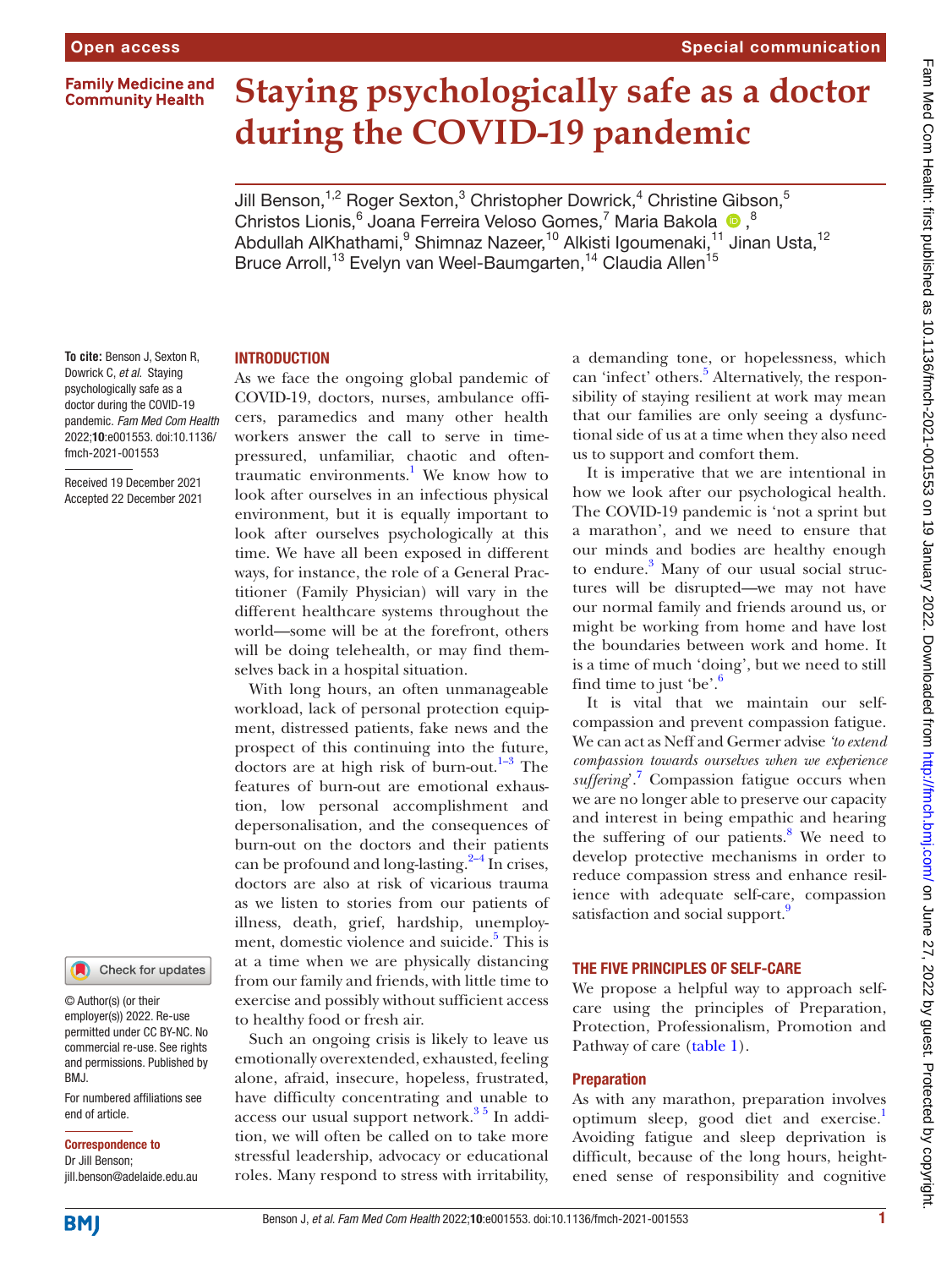<span id="page-1-0"></span>

| <b>Table 1</b> Principles of Self care |                                                                                                                                                |  |
|----------------------------------------|------------------------------------------------------------------------------------------------------------------------------------------------|--|
| Preparation                            | Maintain optimum sleep, diet and<br>exercise, hobbies.<br>Accept vulnerability in all spheres.                                                 |  |
| Protection                             | Monitor own physical and emotional<br>health.<br>Be attuned to any early warning signs.                                                        |  |
| Professionalism                        | Limit COVID-19 information to a few<br>reliable sources.<br>Don't infect others with COVID-19, or<br>with hopelessness.                        |  |
| Promotion                              | Be a role model for staff, patients and<br>students.<br>Keep calm, look after others and use self-<br>compassion.<br>This will flow to others. |  |
| Pathways                               | Ensure to see own family doctor as<br>needed.                                                                                                  |  |
|                                        |                                                                                                                                                |  |

overload, but also because of the uncertainty of the situa-tion, and the lack of 'success' experiences.<sup>[3](#page-4-3)</sup>

Acknowledging the sense of vulnerability we are left with, and doing our utmost to switch off at night is incredibly important. There are many meditation and sleep apps available (eg, Headspace, Buddhify, Calm) and having a simple bedtime routine should be priority. It is tempting to use alcohol or smoking to 'settle your nerves' at the end of a long hard day, but this will be detrimental to restful sleep. Night-time wakefulness will be common, and in the current climate we will often want to quickly look at the news or social media, but the evening bluelight from TV, computer or phone screens, and sense of urgency or fear, are also very bad for healthy sleep.

Eating on the run will only sustain us for a short period of time. We need strong immune systems and good hydration. Storing food, cooking and freezing healthy meals, and taking fruit, nuts and vegetables as snacks during the day will keep us going longer.

For many of us, our usual gyms and swimming pools will be closed. There will still be online exercise programmes, outdoor gyms and local parklands.<sup>1</sup> It will be difficult to find time to listen to music, read, knit, cook—whatever our usual hobbies are—but factoring this into our schedule will benefit us enormously.

Building up a 'resilience schedule' can be helpful, for example:

- Listing the 10 ingredients in our 'well-being recipe'
- ► A gratitude diary, planning a joyful moment each day
- ► A quiet moment of mindfulness regularly in the day
- ► Connection to land or relationships
- Appreciative reflection
- Time with pets or loved beings.

As the duration of the pandemic becomes longer, we may become tired pushing ourselves to follow these steps. We need to persevere with these measures and to continue to cheer each other on.

Many of us will be juggling many new balls right now social and community disruption, financial problems, childcare, elderly parents, caring for the household. We cannot do this by ourselves, so it is essential that we find help wherever we can.

## **Protection**

This is about feeling confident that we are physically safe from COVID-19 as much as possible. We know how to do this at work, but we also need to look after ourselves and our more vulnerable loved ones as much as possible. We all have innate resilience and have survived many crises personal and professional—up until now. Harnessing these skills can help with this new situation. We will be anxious and often distressed, but we need to focus on what is under our control, take it step by step, and not give our negative thoughts too much power.

Make sure you take your medication, have your COVID-19 and influenza vaccinations, and attend to your own health. Enacting our parasympathetic nervous system to counteract the overactive stress response is easily done with deep exhalations, attention to the digestive tract, hydration and muscular relaxation. Activating our endorphins will also help through combinations of music, laughter, singing, exercise, appreciation of nature and meditation.

Do not let your guard down because you are tired and stressed, and do not answer calls from sick friends and relatives to visit them. We need to protect ourselves first, or we will not be able to help others. Keep your boundaries clear in your mind around your own risk aversity and do not negotiate when asked to step beyond those.

If you are working from home doing telehealth, make sure the rest of the family know not to disturb you. A colleague made a useful sign on her study door at home saying: *'Your mother is not here. The person you see inside this room is not your mother. It is a doctor working saving lives. She can perform no parental functions of any type for the time being (unless it is an emergency). Please do not disturb her until this notice is removed from the door'*.

We should continue our physical separation, but we need to increase our social connectedness. Our friends, family and community are our greatest protection from stress and burn-out, yet at this time we may be isolated from them. For some there has become a stigma associated with being a healthcare worker and we have been cast out as others are afraid we may be infectious. Some doctors whose physical or mental health is more vulnerable may choose to stay at home, but there is a risk of being bullied by those who continue to work.

Some examples of staying connected online might be:

- Building online communities and connections, even having coffee, dinner, or Friday night drinks online in a community is possible.
- ► Many religious institutions, choirs and learning environments are now online. Our support communities are still there, and now might be a time to reconnect with them.<sup>[1](#page-4-0)</sup>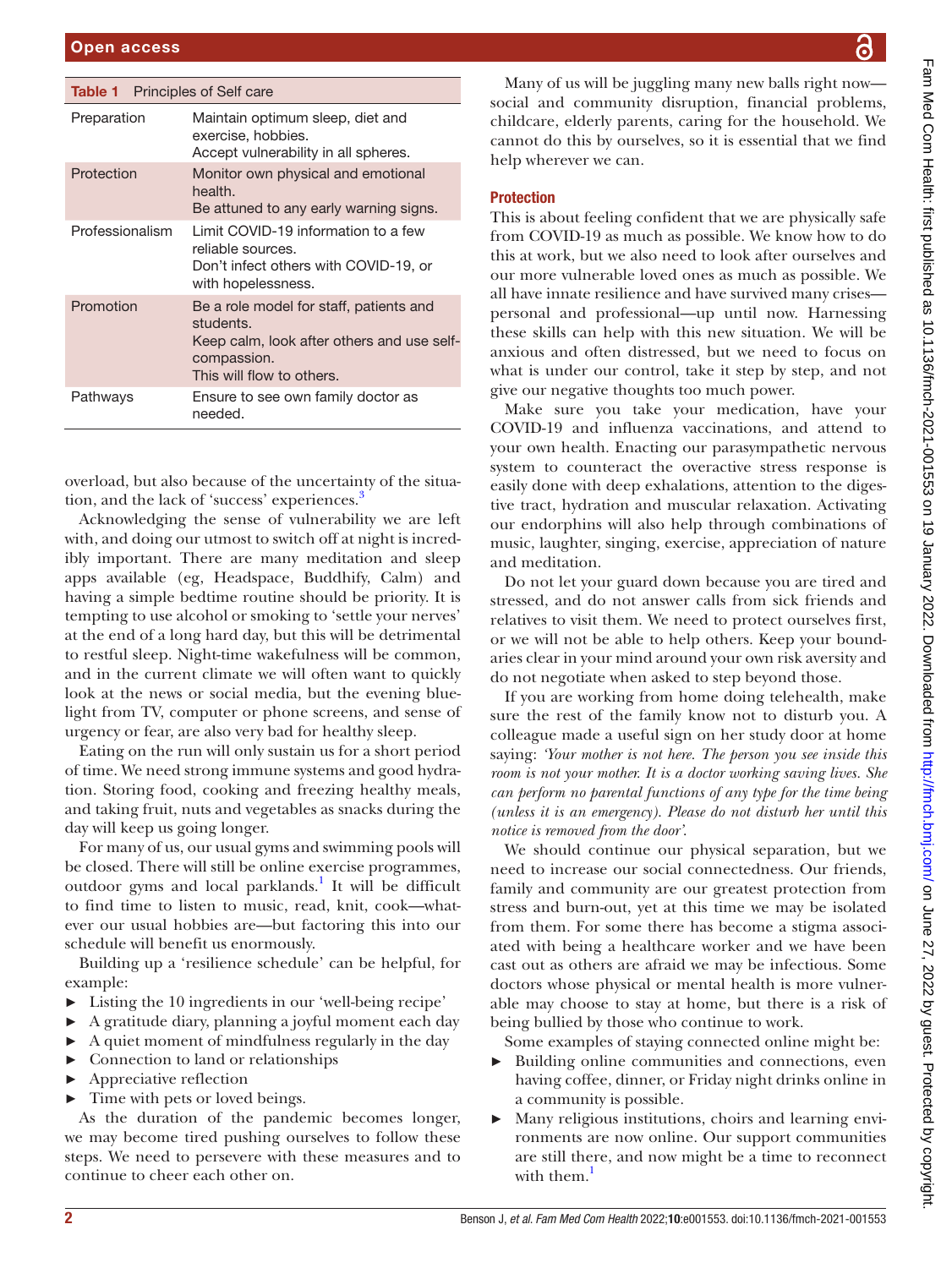► An online Balint group or peer support group may be an answer, where we talk about our own doubts and anxieties related to our clinical work. These help us to build up our resilience, sense of coherence $10$  and self-efficacy.<sup>11</sup>

Find the small positives from the crisis, including that we are able to do something constructive to assist, whereas many are in lockdown with no employment.

### Professionalism

It is easy to become caught up in the many unreliable claims from online information. Maintaining an evidencebased stance is important. Avoid looking at social media and the many news sites available. Choose only one or two reputable sources of information and only look at those. Especially do not start and end the day looking at the news.

Part of promoting hope is having a 'growth mindset' and not ruminating on our 'failures' or what we do not know.[12](#page-4-10) There are so many unknowns in the current situation. We are constantly learning and growing in our understanding or what we and others are capable of. In fact, the leverage of systems disruption could lead to culture and paradigm shifts that greatly enhance our collective resilience in the long run. Taking a systems-lens to these complexities can enhance our sense of agency and service.

Remember that hopelessness is infectious and try to maintain a calm and positive manner with colleagues while allowing ourselves to fully embody the authentic emotions when we are in trusted spaces. We are not fully responsible for solving the current problems, but we can listen to the frustration and distress of our own inner voice and of those around us. We need to make sure we are fully present in the moment and accept our feelings without judgement or evaluation. It is important to accept what we have done well and the limits of what we can do under the circumstances.<sup>13</sup>

Doctors are renowned for 'presenteeism'—going to work when sick. At this time we need to take particular notice of our own health and support our colleagues to stay home if they are unwell.<sup>3</sup>

#### Promote hope, self-efficiency and care for others

Whether we choose it or not, we are leaders and role models for others, especially staff, students and patients. At this time of crisis it is more difficult to maintain the balance between safety and allowing staff the independence they need to feel they have some control over their work lives.

Bringing everyone back to the core principles of working together and looking after each other will be helpful. Finding the core values that we share, reminding ourselves of these and moving forward together. Our own self-compassion will flow onto others as we practice selfkindness, have a sense of common humanity and mindfulness.<sup>57</sup>

If, as a doctor, we are required to self-isolate, it is important to continue to have a sense of being useful. It may be possible to consult by video-link or phone, or do telephone triage. Creative thinking will be needed as we are accustomed to being useful—examples might be:

- ► Assisting older people who are not computer literate by doing online shopping
- ► Writing journal articles
- Running an online support group or tutorial group for students
- ► Advocating for vulnerable communities.

If we see a colleague struggling, ask if they are okay and encourage them to debrief, look after themselves and seek help if needed. Listening and supporting can make an enormous difference. Acknowledging that as doctors we are used to trying to solve everyone else's problems—but that this is actually an impossible task. We too are human, have human needs and human failings, and medicine is extremely complex and often unsupportive.

Those of us in leadership positions need to ensure that our staff are safe and that there is transparent communication with an environment where staff can speak openly about their concerns. It may be possible to adjust staffing schedules so that we can rotate workers between higher and lower stress functions and allow flexibility for those with who need to care for family members. More senior physicians can provide support and monitor the safety and well-being of junior colleagues and staff. Many studies have found that there is a high prevalence of depression, anxiety, burn-out, compassion fatigue, insomnia and distress in healthcare workers treating patients with COVID-19.<sup>23514</sup>

## Pathway of care

Many doctors do not have a consistent relationship with a Family Physician, General Practitioner or primary care team[.15](#page-4-12) Most doctors use a blend of formal and informal methods to manage their own health. But there are many who have ignored both physical and mental health symptoms, made an incorrect self-diagnosis or endured unnecessary treatment delays because they did not seek timely, formal healthcare from an independent practitioner. Being a patient, and not the doctor, is not easy but the current circumstances can be an opportunity to access good healthcare for ourselves.

We should be clear about our needs, as well as acknowledge when treating a colleague that shared decision making, different referral pathways and informed consent are of the utmost importance.<sup>[16](#page-4-13)</sup> There are online courses to learn how to be a doctor/patient and a doctor for doctors.<sup>[17](#page-4-14)</sup>

- The treating doctor should:
- ► Allow sufficient time
- ► Maintain their professional stance as the treating doctor
- ► Not discuss what has happened in the consultations at social events
- Reassure us that records are completely confidential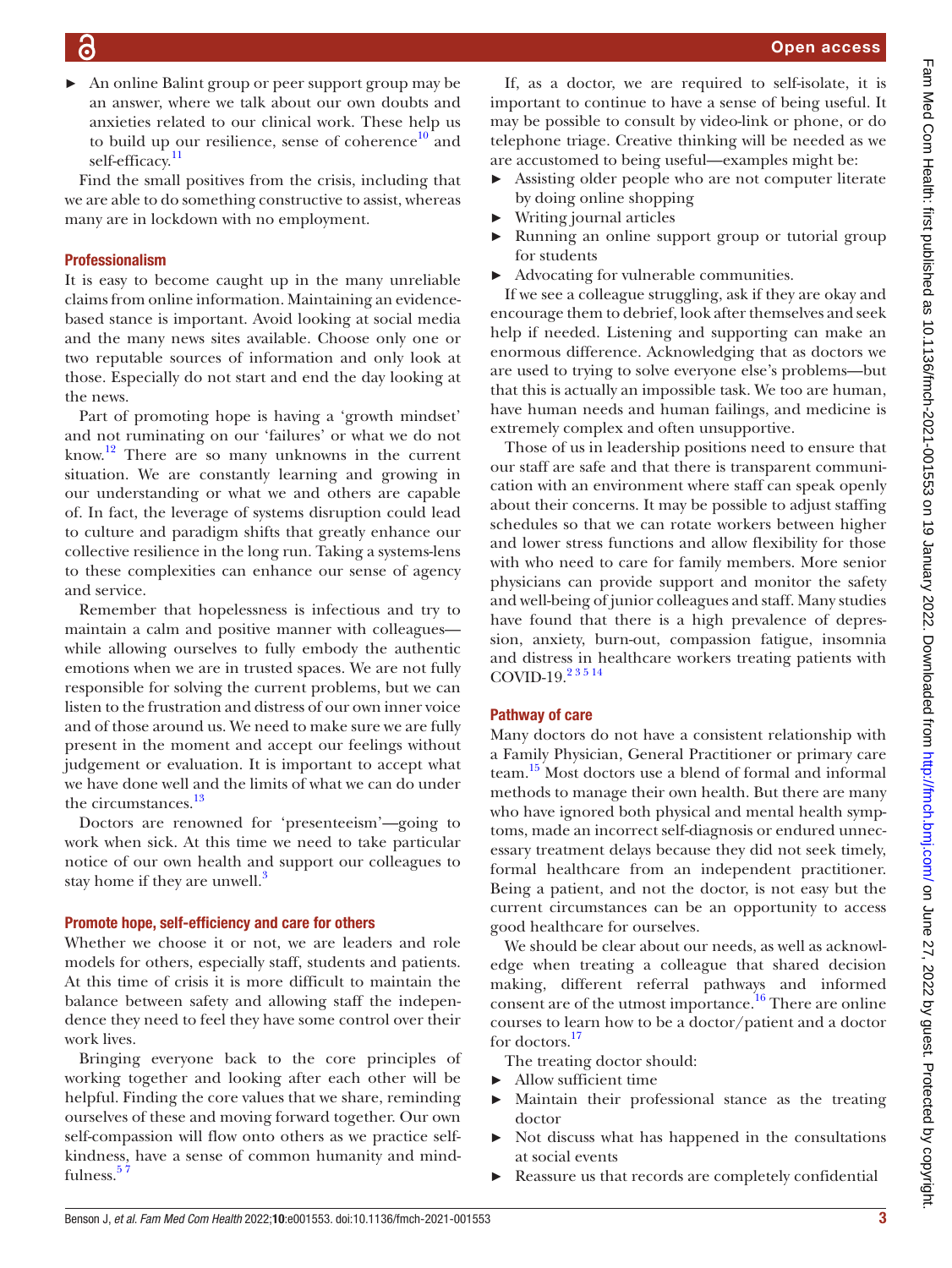<span id="page-3-0"></span>

| Table 2<br>Resources                                                                          |                                                                                                                      |
|-----------------------------------------------------------------------------------------------|----------------------------------------------------------------------------------------------------------------------|
| Allen C. 16 March 2020. How to protect your mental health<br>during a quarantine              | Https://news.virginia.edu/content/how-protect-your-mental-<br>health-during-quarantine                               |
| AMA. Managing mental health during COVID-19                                                   | https://www.ama-assn.org/delivering-care/public-health/<br>managing-mental-health-during-covid-19                    |
| Australian Psychological Society. March 2020                                                  | https://www.psychology.org.au/getmedia/38073179-4701-<br>48bd-afd9-988c560ee2f9/20APS-IS-COVID-19-P1.pdf             |
| Black dog Institute. 10 tips for managing anxiety during<br>COVID-19, 20 March 2020           | https://blackdoginstitute.org.au/news/news-<br>detail/2020/03/20/10-tips-for-managing-anxiety-during-<br>covid-19    |
| Headspace                                                                                     | https://www.headspace.com/health-covid-19                                                                            |
| International Balint Federation                                                               | https://www.balintinternational.com/about-us/                                                                        |
| Doctors Health SA                                                                             | http://doctorshealthsa.com.au/covid19                                                                                |
| National Academy of Medicine                                                                  | https://nam.edu/clinicianwellbeing/                                                                                  |
| Mental Health at Work                                                                         | https://www.mentalhealthatwork.org.uk/toolkit/coronavirus-and-<br>isolation-supporting-yourself-and-your-colleagues/ |
| WHO. Mental health and psychosocial considerations during<br>Covid-19 outbreak, 12 March 2020 | https://www.who.int/docs/default-source/coronaviruse/mental-<br>health-considerations.pdf?sfvrsn=6d3578af_10         |
| WHO. Psychological first aid: Guide for field workers. 2011                                   | https://www.who.int/mental_health/publications/guide_field_<br>workers/en/                                           |
| Vital talk. COVID-ready communication Skills                                                  | https://www.vitaltalk.org/guides/covid-19-communication-skills/                                                      |
|                                                                                               |                                                                                                                      |

- ► Be thorough and prepared to ask the usual uncomfortable questions
- Maintain good records, recalls and preventive care
- ► Show empathy.

Many colleges, hospitals and organisations have Physi-cian Support services to account for psychological needs.<sup>[3](#page-4-3)</sup> Now is the time to solidify your connection to a person who can hold space for the myriad emotions that arise during a traumatic event. Even if you are feeling resilient and emotionally regulated, there will potentially come a time where you may strain to cope with the trauma witnessed or experienced. Having a solid and attuned relationship established with a support person, agreeing on appropriate interventions, and knowing you have an existing supportive framework is a worthwhile pathway.

There are multiple modalities when it comes to psychological support, including cognitive and somatic frameworks (some examples in [table](#page-3-0) 2). Many physicians relate to the thinking-brain's 'top-down' approach and are used to engaging the neocortex in sorting through critical thought processes or cognitive schemas. However, for many, trauma is embodied in our tissues, $^{18}$  and it might take a physical act to unlock this tension ('bottom-up' phenomenon). Participating in movement such as dance, yoga, or Qigong can be deeply healing—it is impossible for the amygdala to host trauma in a calm physiological state.

# **CONCLUSION**

For many health professionals in the world, this crisis is the first time we have had to deal with severe disruption to our personal and professional lives.<sup>2</sup> For others, this

adds to already stretched resources, compassion and resilience. We need to care for ourselves and our colleagues as we are also at risk of 'post-corona stress disorder'.

Hopefully, on the other side we will be more aware of the importance of our relationships and our small objects of gratitude. We will find new strength, meaning and courage in ourselves and have a deeper awareness and respect for our collective resilience.

Let's do this together.

## Author affiliations

<sup>1</sup> Discipline of General Practice, The University of Adelaide School of Medicine, Adelaide, South Australia, Australia

<sup>2</sup>Prideaux Centre for Health Professionals Education, Flinders University College of Medicine and Public Health, Bedford Park, South Australia, Australia 3 Doctors Health SA, Adelaide, South Australia, Australia

4 Department of Primary Medical Care, University of Liverpool, Liverpool, UK

5 Department of Family Medicine and Psychiatry, University of Calgary Cumming School of Medicine, Calgary, Alberta, Canada

<sup>6</sup>Clinic of Social and Family Medicine, University of Crete School of Medicine, Heraklion, Greece

7 Universidade do Algarve, Faro, Portugal

<sup>8</sup>Research Unit for General Medicine and Primary Health Care, University of Ioannina Faculty of Medicine, Ioannina, Greece <sup>9</sup> Innovative Primary Mental Health Program, Eastern Province, Saudi Arabia Ministry

of Health, Riyadh, Saudi Arabia

<sup>10</sup>Family Medicine in Clinical Medicine Department, Weill Cornell Medical College in Qatar, Doha, Qatar

<sup>11</sup>University Clinic, University Hospital of Düsseldorf, Dusseldorf, Germany

<sup>12</sup>Family Medicine Department, American University of Beirut, Beirut, Lebanon <sup>13</sup>Department of General Practice and Primary Care, The University of Auckland, Auckland, New Zealand

<sup>14</sup>Department of Primary and Community Care, Radboud Institute for Health Sciences, University Nijmegen, Nijmegen, The Netherlands

<sup>15</sup>Department of Family Medicine, University of Virginia School of Medicine, Charlottesville, Virginia, USA